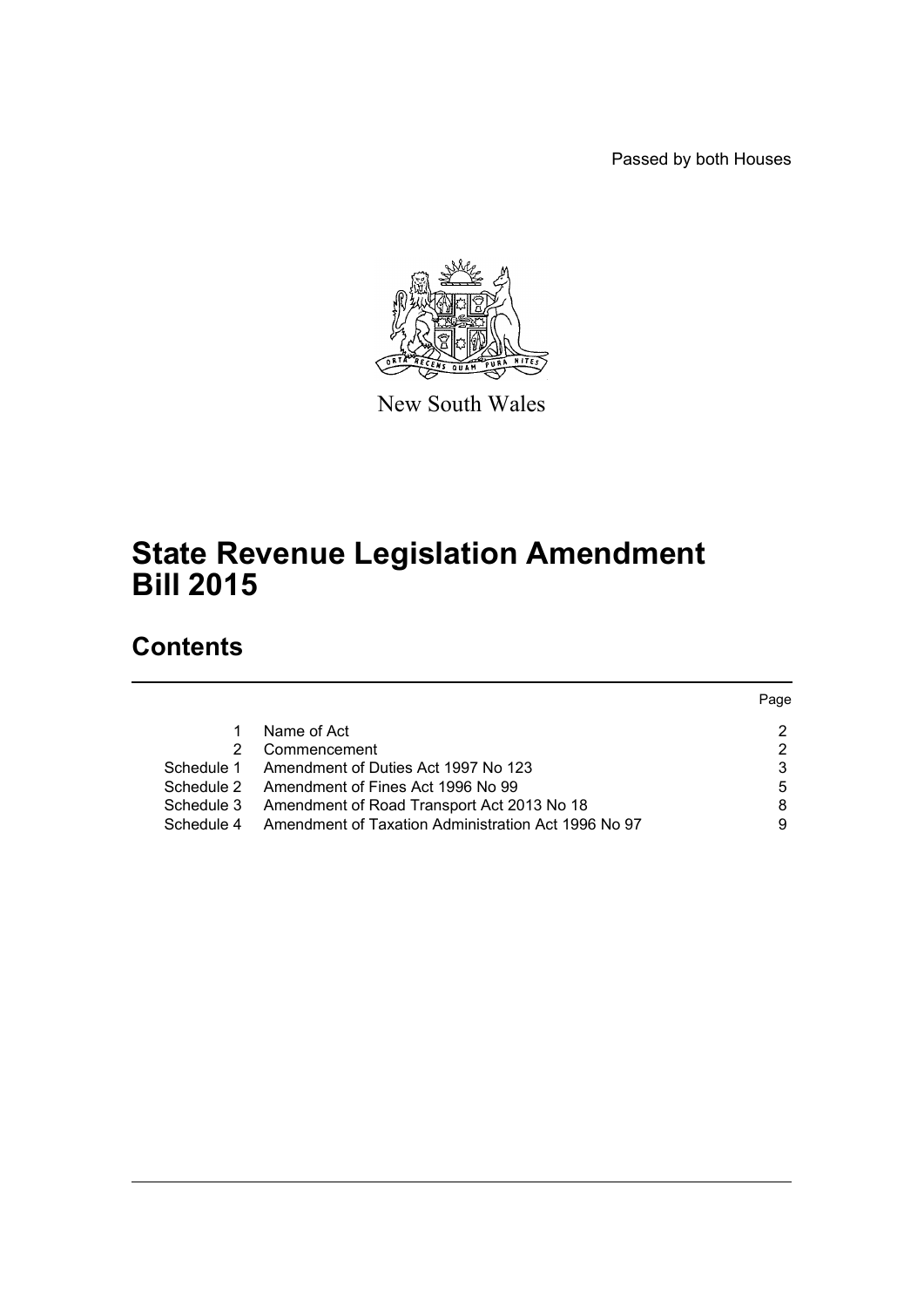*I certify that this public bill, which originated in the Legislative Assembly, has finally passed the Legislative Council and the Legislative Assembly of New South Wales.*

> *Clerk of the Legislative Assembly. Legislative Assembly, Sydney,* , 2015



New South Wales

# **State Revenue Legislation Amendment Bill 2015**

Act No , 2015

An Act to make miscellaneous changes to certain State revenue legislation.

*I have examined this bill and find it to correspond in all respects with the bill as finally passed by both Houses.*

*Assistant Speaker of the Legislative Assembly.*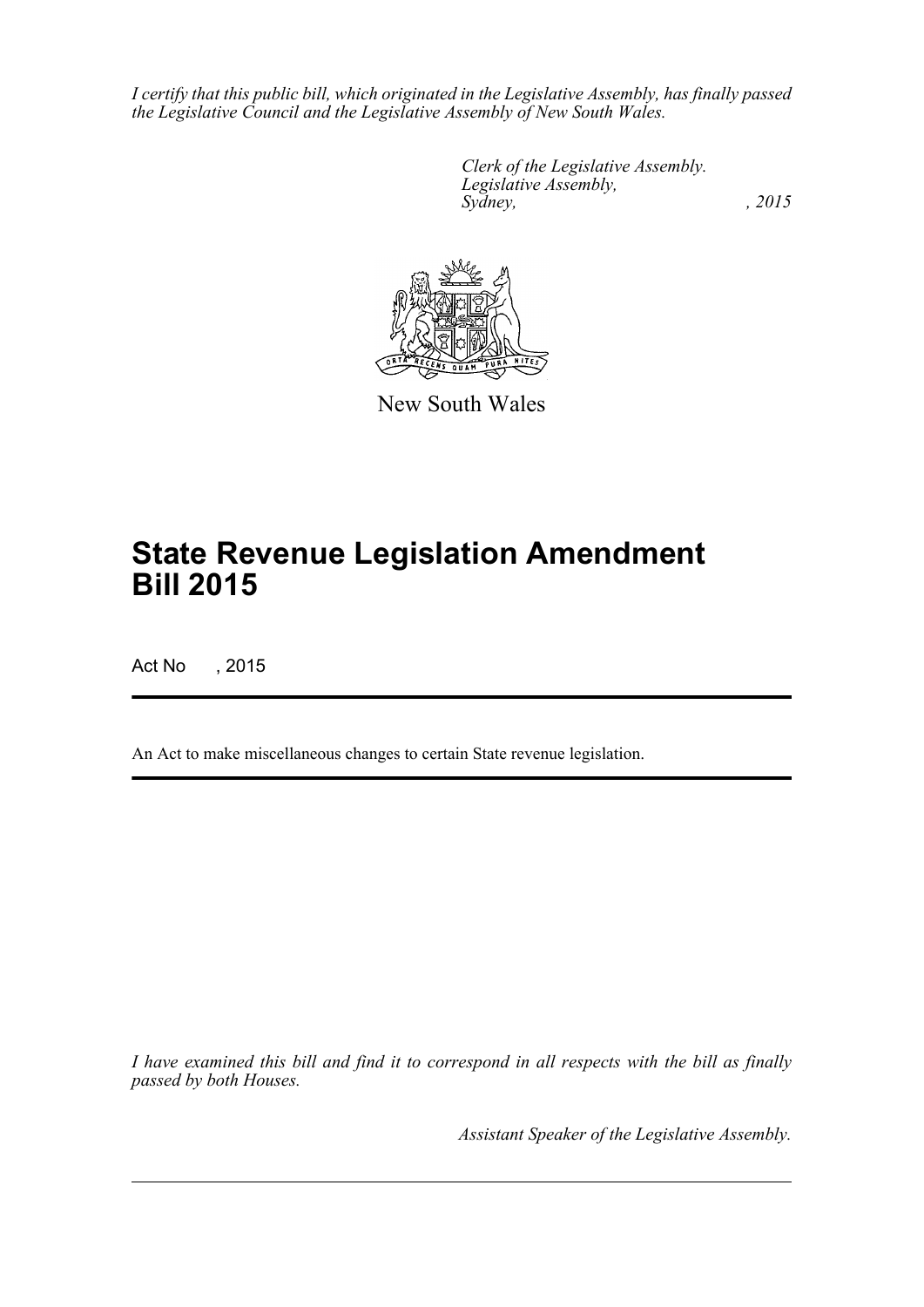State Revenue Legislation Amendment Bill 2015 [NSW]

### <span id="page-2-0"></span>**The Legislature of New South Wales enacts:**

#### **1 Name of Act**

This Act is the *State Revenue Legislation Amendment Act 2015*.

#### <span id="page-2-1"></span>**2 Commencement**

- (1) This Act commences on the date of assent to this Act, except as provided by subsection (2).
- (2) Schedule 1 [1] is taken to have commenced on 20 January 2012.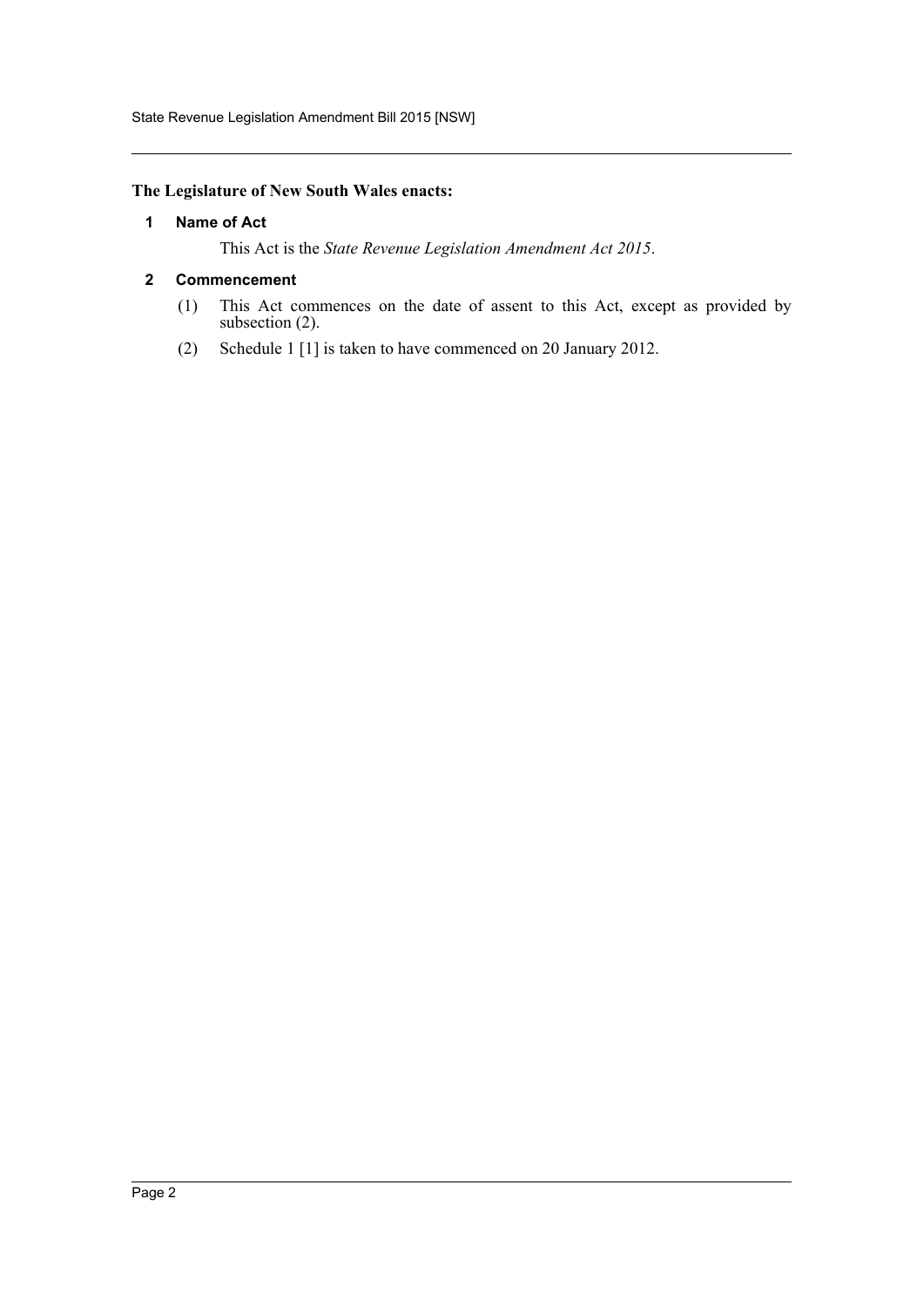# <span id="page-3-0"></span>**Schedule 1 Amendment of Duties Act 1997 No 123**

# **[1] Section 65 Exemptions from duty**

Omit section 65 (3). Insert instead:

#### (3) **Registered clubs**

No duty is chargeable under this Chapter on any of the following:

- (a) a transfer, or an agreement for the sale or transfer, of dutiable property to give effect to an amalgamation or de-amalgamation, or both, of registered clubs as referred to in Divisions 1A and 1B of Part 2 of the *Registered Clubs Act 1976*,
- (b) a transfer, or an agreement for the sale or transfer, of all or part of any premises or an associated car park occupied by a club to another club for the purposes of any such amalgamation or de-amalgamation, or both,

if any information and documents that may be required by the Chief Commissioner are given to the Chief Commissioner.

#### **[2] Schedule 1 Savings, transitional and other provisions**

Insert at the end of the Schedule with appropriate Part and clause numbering:

# **Part Provisions consequent on enactment of State Revenue Legislation Amendment Act 2015**

### **References to London Exchange and New York Exchange**

A reference in the Dictionary to the World Federation of Exchanges is taken, until the date of assent to the *State Revenue Legislation Amendment Act 2015*, to have always included a reference to the London Exchange and the New York Exchange.

# **[3] Dictionary, clause 1, definition of "listed company"**

Insert ", the London Exchange, the New York Exchange" after "the New Zealand Exchange".

#### **[4] Dictionary, clause 1, definition of "listed trust"**

Insert ", the London Exchange, the New York Exchange" after "the New Zealand Exchange".

# **[5] Dictionary, clause 1, definition of "London Exchange"**

Insert in alphabetical order:

*London Exchange* means the London Stock Exchange (also known as the LSE) and includes AIM.

# **[6] Dictionary, clause 1, definition of "New York Exchange"**

Insert in alphabetical order:

*New York Exchange* means the New York Stock Exchange (also known as NYSE).

# **[7] Dictionary, clause 1, definition of "private company"**

Insert ", the London Exchange, the New York Exchange" after "the New Zealand Exchange".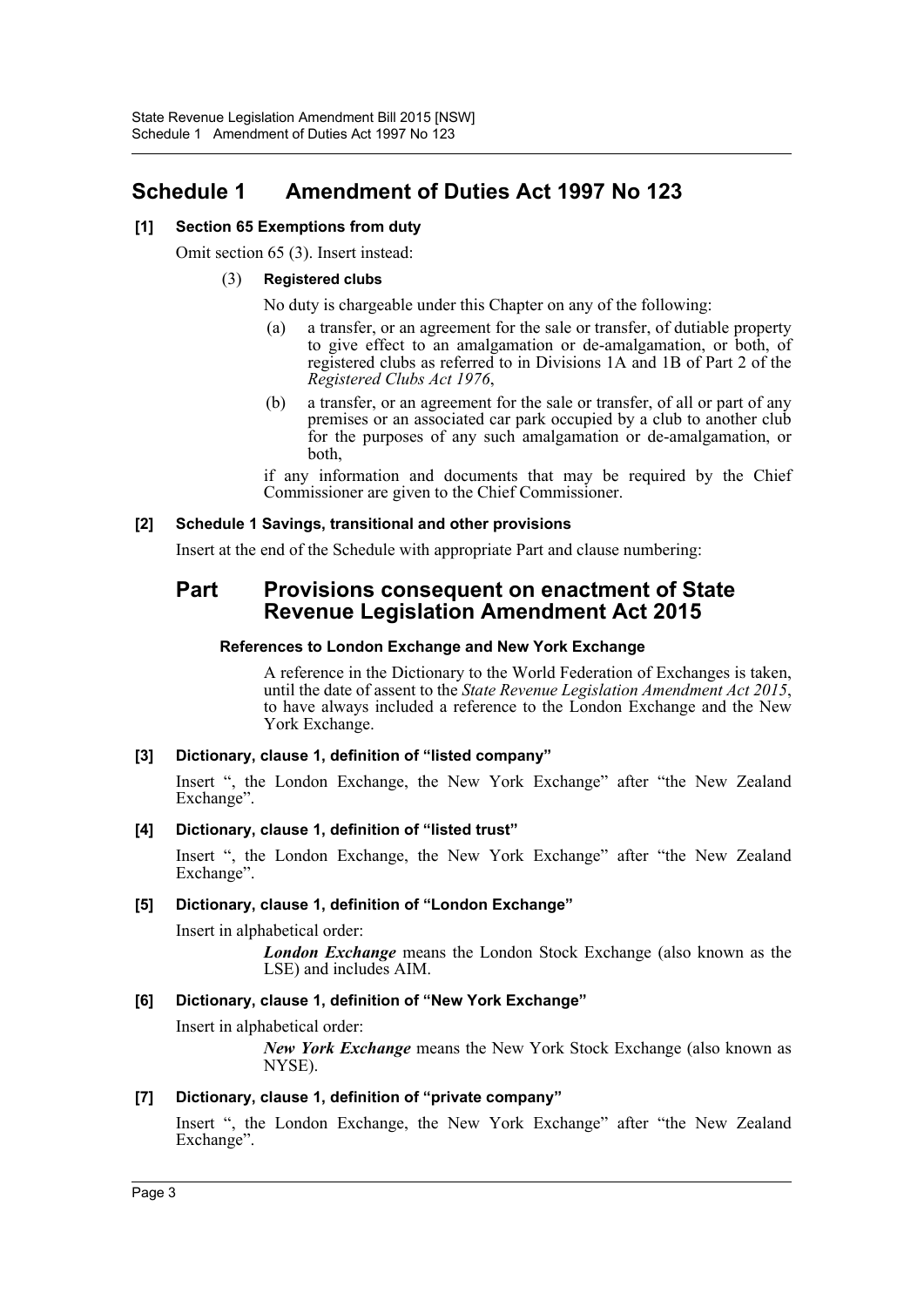# **[8] Dictionary, clause 1, definition of "recognised stock exchange"**

Insert after paragraph (ba):

- (bb) the London Exchange, or
- (bc) the New York Exchange, or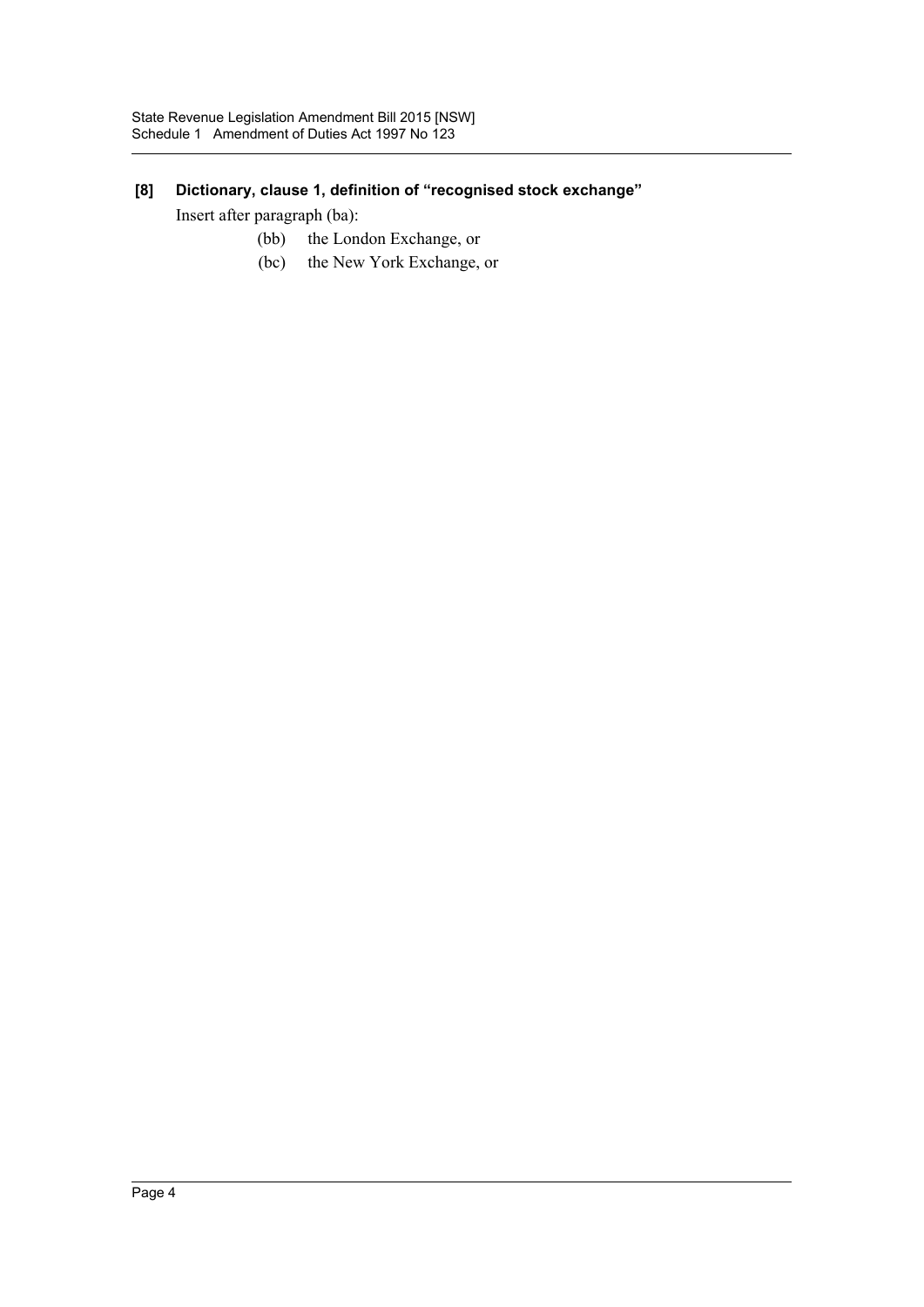# <span id="page-5-0"></span>**Schedule 2 Amendment of Fines Act 1996 No 99**

# **[1] Section 3 Definitions**

Insert in alphabetical order in section 3 (1): *vehicle or vessel offence*—see section 38.

#### **[2] Section 24G Effect of withdrawal of penalty notice**

Omit section 24G (2) (b) (i). Insert instead:

(i) any action taken to record demerit points against a person in the NSW demerit points register kept under the *Road Transport Act 2013* because of that payment is to be reversed, and any driver licence affected as a consequence of the recording of the demerit points is to be restored (subject to any other matters affecting the licence), by Roads and Maritime Services from the date of the withdrawal of the penalty notice, and

#### **[3] Section 38 Circumstances in which person issued with penalty reminder notice for vehicle or vessel offence is not liable to pay penalty**

Omit section 38 (1) (a). Insert instead:

(a) on or before the due date specified in the penalty reminder notice, gives the appropriate officer for the penalty notice to which the penalty reminder notice relates (or other person or body specified in that notice) an approved nomination notice containing the name and address of some other person who was in charge of the vehicle or vessel concerned at all relevant times relating to the offence, or

# **[4] Section 38 (2)–(3F)**

Omit section 38 (1A)–(3B). Insert instead:

- (2) The Commissioner may approve 1 or more notices (*approved nomination notices*) for use when nominating persons under this section as persons in charge of vehicles or vessels.
- (3) Without limiting subsection (2), the Commissioner may approve notices under that subsection:
	- (a) to be provided in printed or electronic form (or both), and
	- (b) to be used in relation to more than 1 offence involving 1 or more vehicles or vessels, if the person given the penalty reminder notice is a corporation.
- (3A) An appropriate officer for the penalty notice to which the penalty reminder notice relates may, by written notice (a *verification notice*) served on a person who gives an approved nomination notice, require the person to supply a statutory declaration for use in court proceedings verifying any of the information contained in the approved nomination notice that is specified in the verification notice.
- (3B) A person served with a verification notice must supply the required statutory declaration within the period specified in the notice (being a period of not less than 7 days after the date of service).

Maximum penalty: 50 penalty units (in the case of an individual) and 100 penalty units (in the case of a corporation).

(3C) A statutory declaration that is given for the purposes of this section, if produced in any proceedings against the person named in the declaration in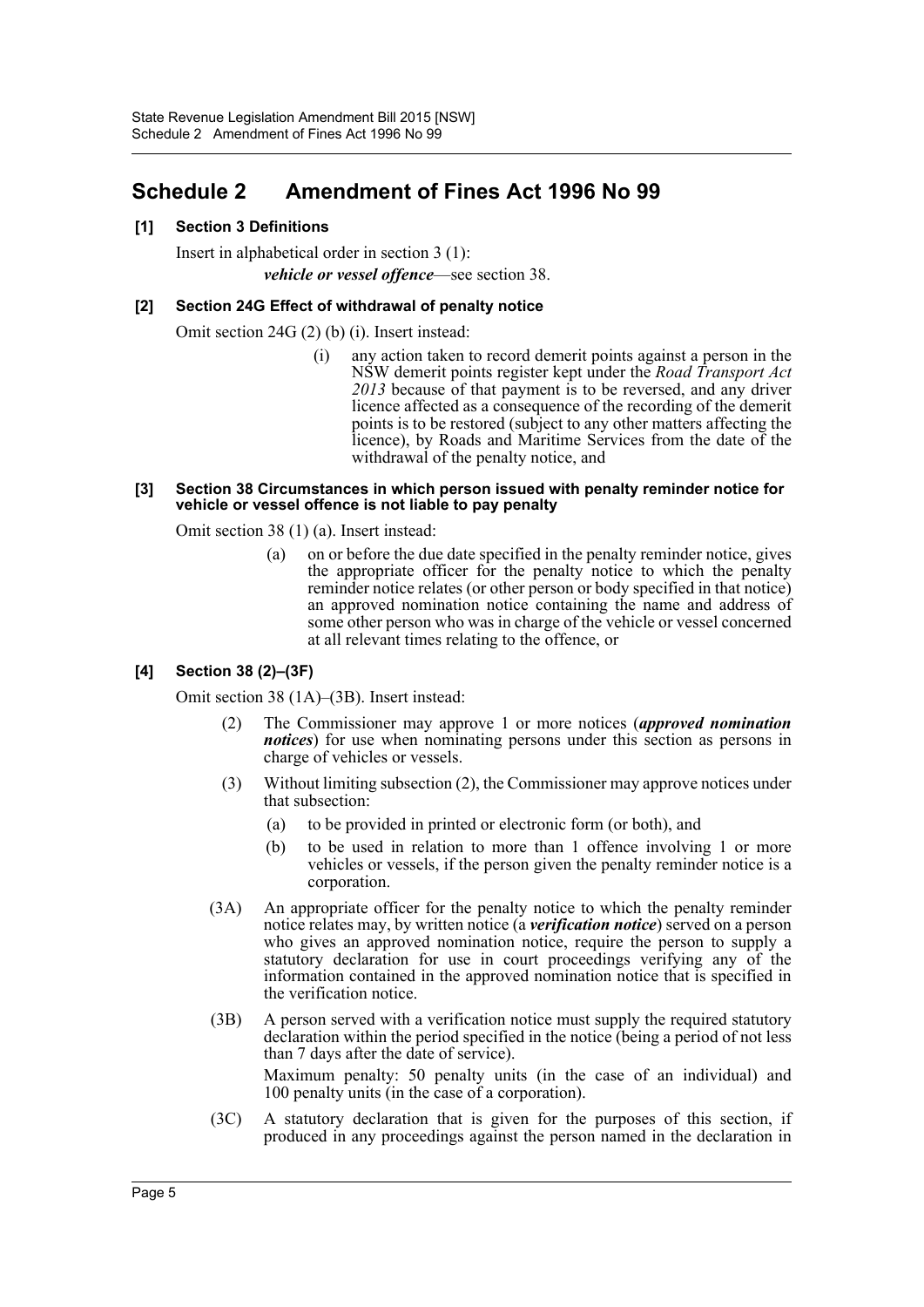respect of the vehicle or vessel offence concerned, is admissible and is prima facie evidence that the person was in charge of the vehicle or vessel at all relevant times relating to the offence.

- (3D) A statutory declaration that relates to more than one vehicle or vessel offence is not a statutory declaration under, or for the purposes of, this section unless each of the offences is a camera recorded offence (within the meaning of Division 2 of Part 7.3 of the *Road Transport Act 2013*) detected by the same camera device at approximately the same time.
- (3E) A person must not, in an approved nomination notice given under subsection (1), falsely nominate another person as the person who was in charge of the vehicle or vessel at the time the offence occurred. Maximum penalty:
	- (a) if the offence relates to a vehicle or vessel registered or owned otherwise than in the name of an individual—200 penalty units, or
	- (b) in any other case—100 penalty units.
- (3F) A person falsely nominates another person as the person in charge of a vehicle or vessel for the purposes of subsection (3E) if either a false name or address (or both a false name and address) for the other person is given in an approved nomination notice.

#### **[5] Section 38 (4), definition of "vehicle or vessel offence"**

Omit paragraphs (b), (k) and (n).

#### **[6] Section 38 (4), definition of "vehicle or vessel offence"**

Insert after paragraph (e):

(e1) an offence under section 146 of the *Protection of the Environment Operations Act 1997*,

# **[7] Section 49A Review of penalty notice before annulment**

Insert after section 49A (1):

- (1A) Before the Commissioner annuls a penalty notice enforcement order relating to a vehicle or vessel offence, the Commissioner is to seek a review of the decision to issue a penalty notice to which the order applies if an approved nomination notice in relation to the offence (within the meaning of section 38) is given to the Commissioner or the appropriate officer for the penalty notice for the offence.
- (1B) For the purposes of subsection (1A) and the review under this section, it does not matter if the approved nomination notice is not given within the period required by section 38.

#### **[8] Section 77A**

Insert after section 77:

#### **77A Garnishee order refunds in case of hardship**

(1) The Commissioner may, on the Commissioner's own initiative or on the application of a fine defaulter, refund an amount paid to the Commissioner under a garnishee order if the Commissioner thinks it appropriate to do so on the ground of hardship experienced by the fine defaulter or a dependant of the fine defaulter because of payments under the garnishee order.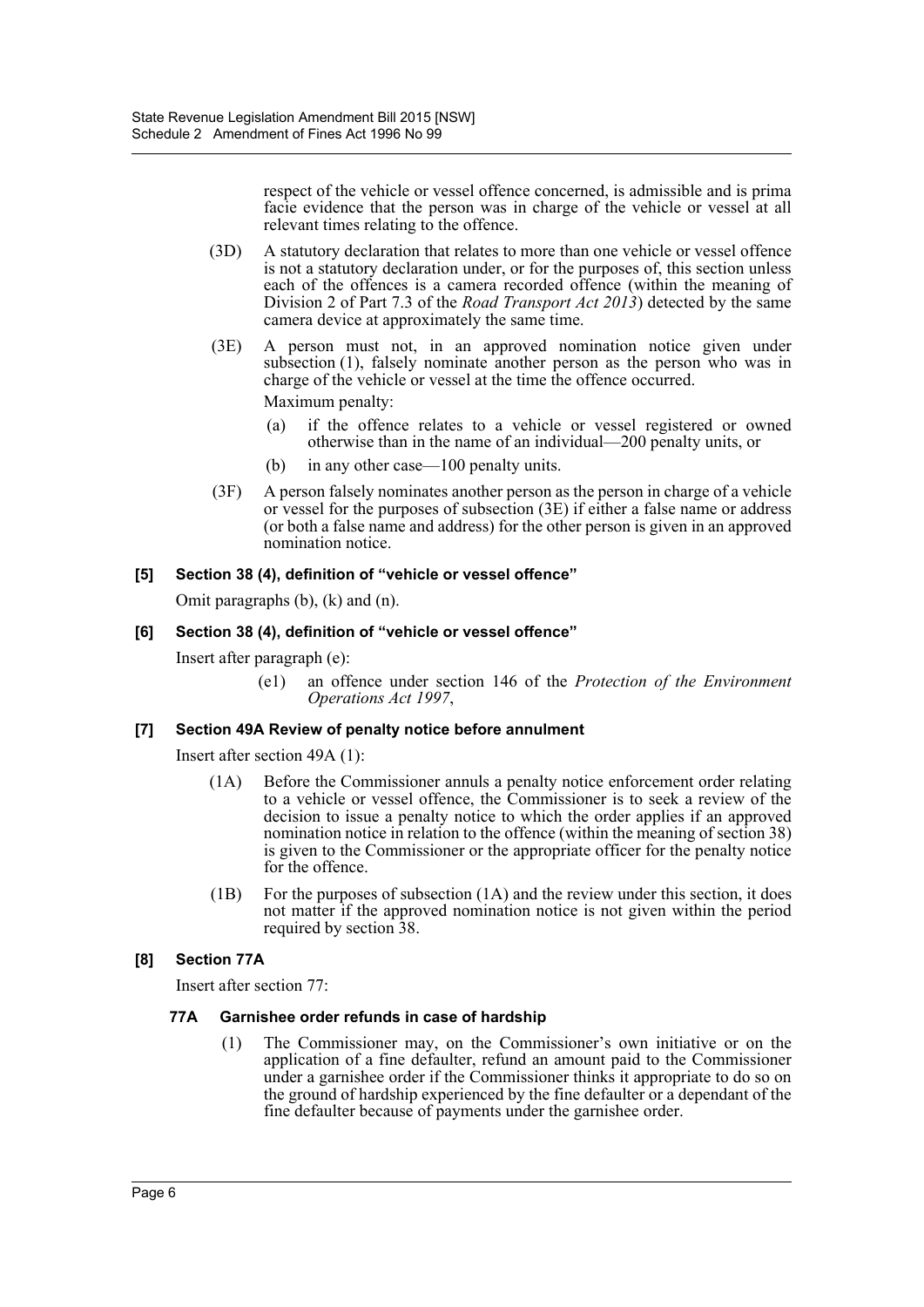- (2) A refund does not affect the liability of the fine defaulter for any debt that is the subject of the garnishee order, including for any amount refunded to the fine defaulter.
- (3) This section does not affect any other right of a fine defaulter to seek a review or to apply to the Hardship Review Board under this Act.

#### **[9] Schedule 3 Savings, transitional and other provisions**

Insert at the end of the Schedule with appropriate Part and clause numbering:

# **Part Provisions consequent on enactment of State Revenue Legislation Amendment Act 2015**

#### **Definition**

In this Part:

*amending Act* means the *State Revenue Legislation Amendment Act 2015.*

#### **Enforcement action relating to repealed offences**

Section 38, as in force immediately before the repeal of paragraphs (b), (k) and (n) of the definition of *vehicle or vessel offence* in section 38 (4), continues to apply in relation to any enforcement action relating to an offence specified in those paragraphs.

#### **Refunds of amounts payable under garnishee orders**

Section 77A, as inserted by the amending Act, extends to garnishee orders and payments made under those orders before the commencement of that section.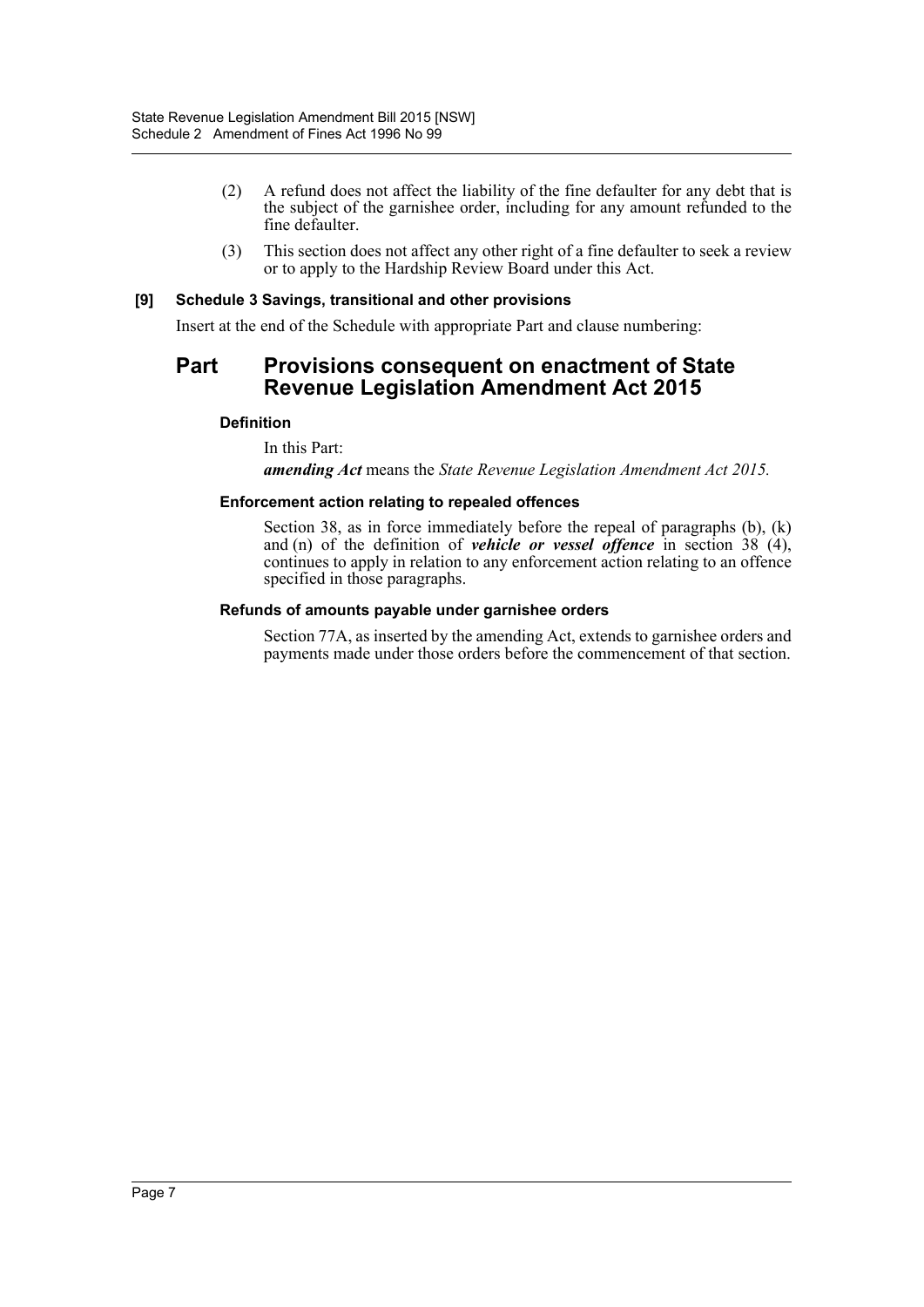# <span id="page-8-0"></span>**Schedule 3 Amendment of Road Transport Act 2013 No 18**

# **[1] Section 183 Definitions**

Omit the definition of *relevant nomination document* from section 183 (1). Insert instead:

#### *relevant nomination document* means:

- (a) in the case of a responsible person served with a penalty notice in relation to a designated offence—an approved nomination document under section  $189(1)$ , or
- (b) in the case of a responsible person served with a court attendance notice in relation to a designated offence—a statutory declaration.

#### **[2] Section 188 Offences relating to nominations**

Omit "100 penalty units" from section 188 (2). Insert instead "200 penalty units".

#### **[3] Section 188 (2), penalty**

Omit "50 penalty units". Insert instead "100 penalty units".

#### **[4] Section 189 Nominations by responsible persons**

Omit "corporations" where firstly occurring in section 189 (1). Insert instead "responsible persons".

#### **[5] Section 189 (1)**

Omit "the corporations are". Insert instead "they are".

#### **[6] Section 189 (3)**

Omit the subsection. Insert instead:

(3) If a responsible person for a vehicle supplies an approved nomination document to an authorised officer for the purpose of section 185 or 186, an authorised officer may, by written notice served on the person (a *verification notice*), require the person to supply a statutory declaration for use in court proceedings that verifies such of the nominations contained in the approved nomination document as are specified in the verification notice.

# **[7] Section 189 (4)**

Omit "corporation". Insert instead "person".

#### **[8] Section 189 (4), penalty**

Omit "100 penalty units".

Insert instead "50 penalty units (in the case of an individual) or 100 penalty units (in the case of a corporation)".